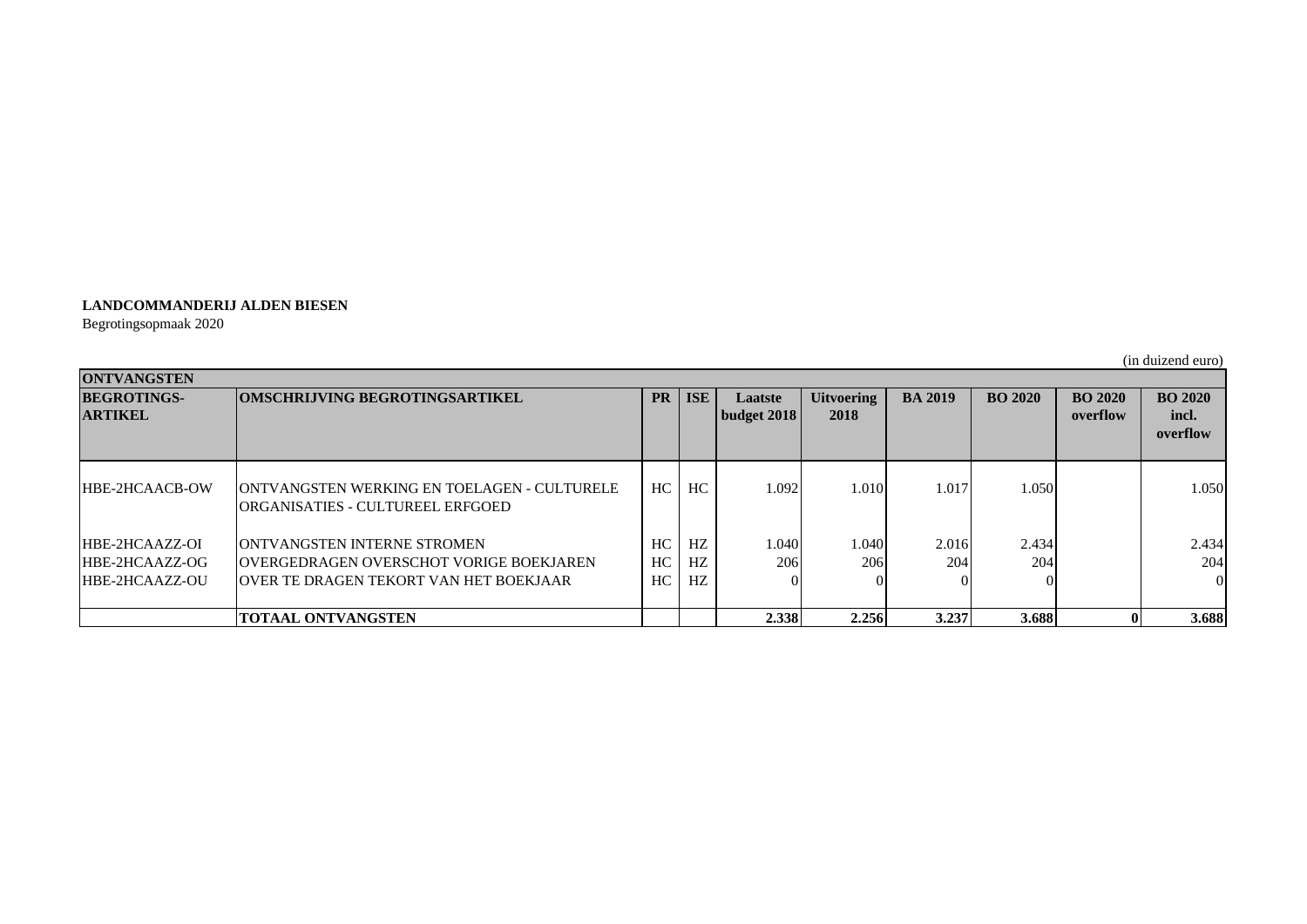|  | (in duizend euro) |  |
|--|-------------------|--|
|--|-------------------|--|

| <b>UITGAVEN</b>    |                                                        |    |        |                            |            |                        |            |                |            |                |            |                  |            |                               |            |  |
|--------------------|--------------------------------------------------------|----|--------|----------------------------|------------|------------------------|------------|----------------|------------|----------------|------------|------------------|------------|-------------------------------|------------|--|
| <b>BEGROTINGS-</b> | <b>OMSCHRIJVING BEGROTINGSARTIKEL</b>                  |    | PR ISE | <b>Laatste budget 2018</b> |            | <b>Uitvoering 2018</b> |            | <b>BA 2019</b> |            | <b>BO 2020</b> |            | BO 2020 overflow |            | <b>BO</b> 2020 incl. overflow |            |  |
| <b>ARTIKEL</b>     |                                                        |    |        |                            |            |                        |            |                |            |                |            |                  |            |                               |            |  |
|                    |                                                        |    |        | <b>VAK</b>                 | <b>VEK</b> | <b>VAK</b>             | <b>VEK</b> | <b>VAK</b>     | <b>VEK</b> | <b>VAK</b>     | <b>VEK</b> | <b>VAK</b>       | <b>VEK</b> | <b>VAK</b>                    | <b>VEK</b> |  |
|                    |                                                        |    |        |                            |            |                        |            |                |            |                |            |                  |            |                               |            |  |
| HBE-3HCA2CB-LO     | LONEN - CULTURELE ORGANISATIES - CULTUREEL             | HC | HC     | 994                        | 994        | 988                    | 988        | 1.965          | 1.965      | 1.975          | 1.975      |                  |            | 1.975                         | 1.975      |  |
|                    | <b>ERFGOED</b>                                         |    |        |                            |            |                        |            |                |            |                |            |                  |            |                               |            |  |
| HBE-3HCA2CB-WT     | <b>IWERKING EN TOELAGEN - CULTURELE ORGANISATIES -</b> | HC | HC     | 1.138                      | 1.138      | 1.073                  | 1.064      | 1.068          | 1.068      | 1.509          | 1.509      |                  |            | 1.509'                        | 1.509      |  |
|                    | <b>ICULTUREEL ERFGOED</b>                              |    |        |                            |            |                        |            |                |            |                |            |                  |            |                               |            |  |
|                    |                                                        |    |        |                            |            |                        |            |                |            |                |            |                  |            |                               |            |  |
| HBE-3HCA2ZZ-RE     | <b>RESERVES</b>                                        | HC | HZ     |                            |            |                        |            |                |            |                |            |                  |            |                               |            |  |
| HBE-3HCA2ZZ-OH     | <b>OVERGEDRAGEN TEKORT VORIGE BOEKJAREN</b>            | HC | HZ     |                            |            |                        |            |                |            |                |            |                  |            |                               |            |  |
| HBE-3HCA2ZZ-OV     | <b>JOVER TE DRAGEN OVERSCHOT VAN HET BOEKJAAR</b>      | HC | HZ     |                            | 206        |                        | 204        |                | 204        |                | 204        |                  |            |                               | 204        |  |
|                    |                                                        |    |        |                            |            |                        |            |                |            |                |            |                  |            |                               |            |  |
|                    | <b>TOTAAL UITGAVEN</b>                                 |    |        | 2.132                      | 2.338      | 2.061                  | 2.256      | 3.033          | 3.237      | 3.484          | 3.688      |                  |            | 3.484                         | 3.688      |  |